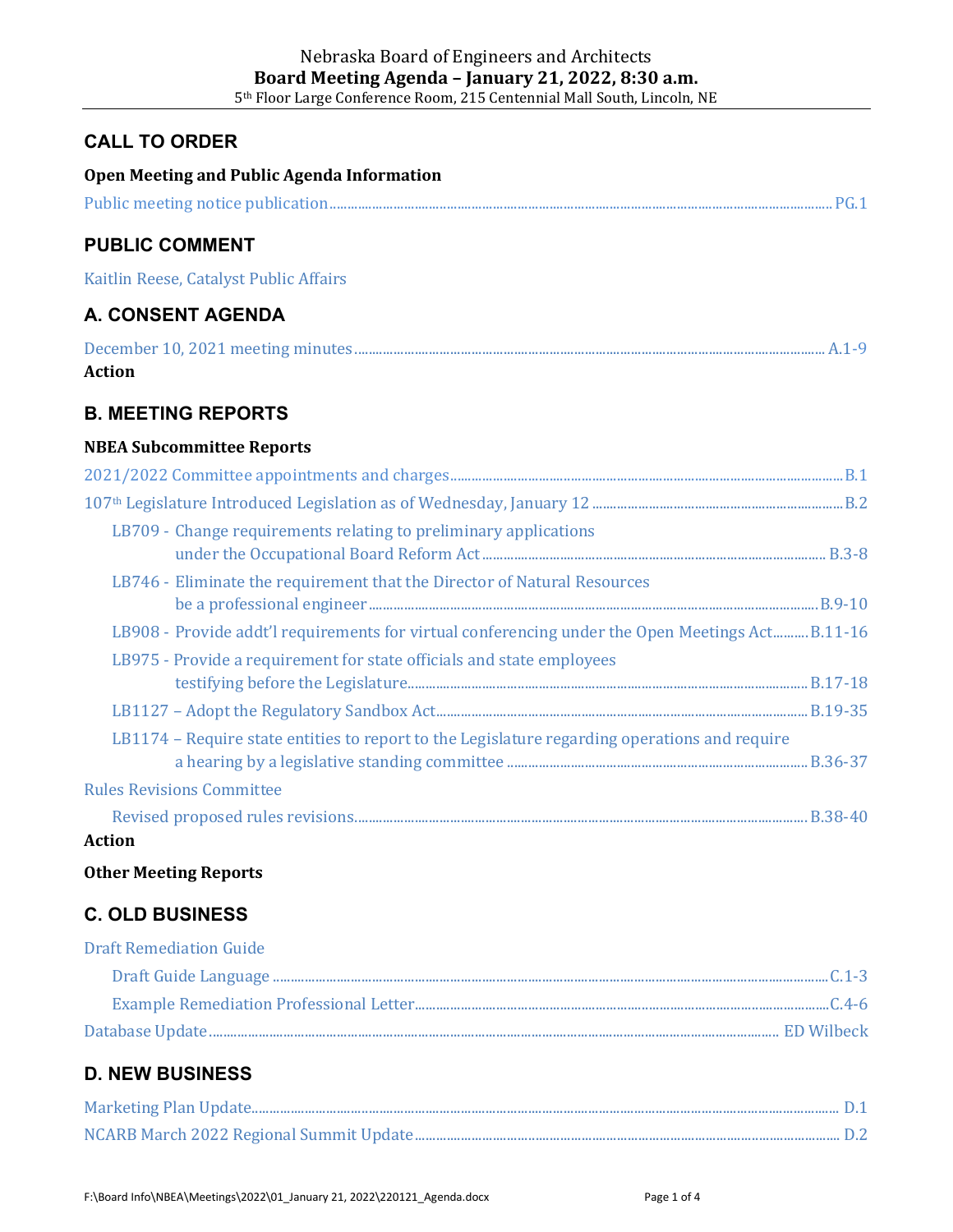#### Nebraska Board of Engineers and Architects Board Meeting Agenda - January 21, 2022, 8:30 a.m. 5<sup>th</sup> Floor Large Conference Room, 215 Centennial Mall South, Lincoln, NE

| <b>Action</b> |  |
|---------------|--|
| <b>Action</b> |  |
| <b>Action</b> |  |

## **E. COMPLIANCE**

| <b>Active Cases: Summary &amp; Documentation</b> |  |
|--------------------------------------------------|--|
|                                                  |  |
|                                                  |  |
|                                                  |  |
|                                                  |  |
|                                                  |  |
|                                                  |  |
|                                                  |  |
|                                                  |  |
|                                                  |  |
|                                                  |  |
|                                                  |  |
|                                                  |  |
|                                                  |  |
|                                                  |  |
|                                                  |  |
|                                                  |  |
|                                                  |  |
| <b>Action</b>                                    |  |

#### **Other Compliance Issues**

| <b>Action</b> |  |
|---------------|--|
|               |  |
|               |  |

## **F. APPLICATIONS**

## **Administratively Approved**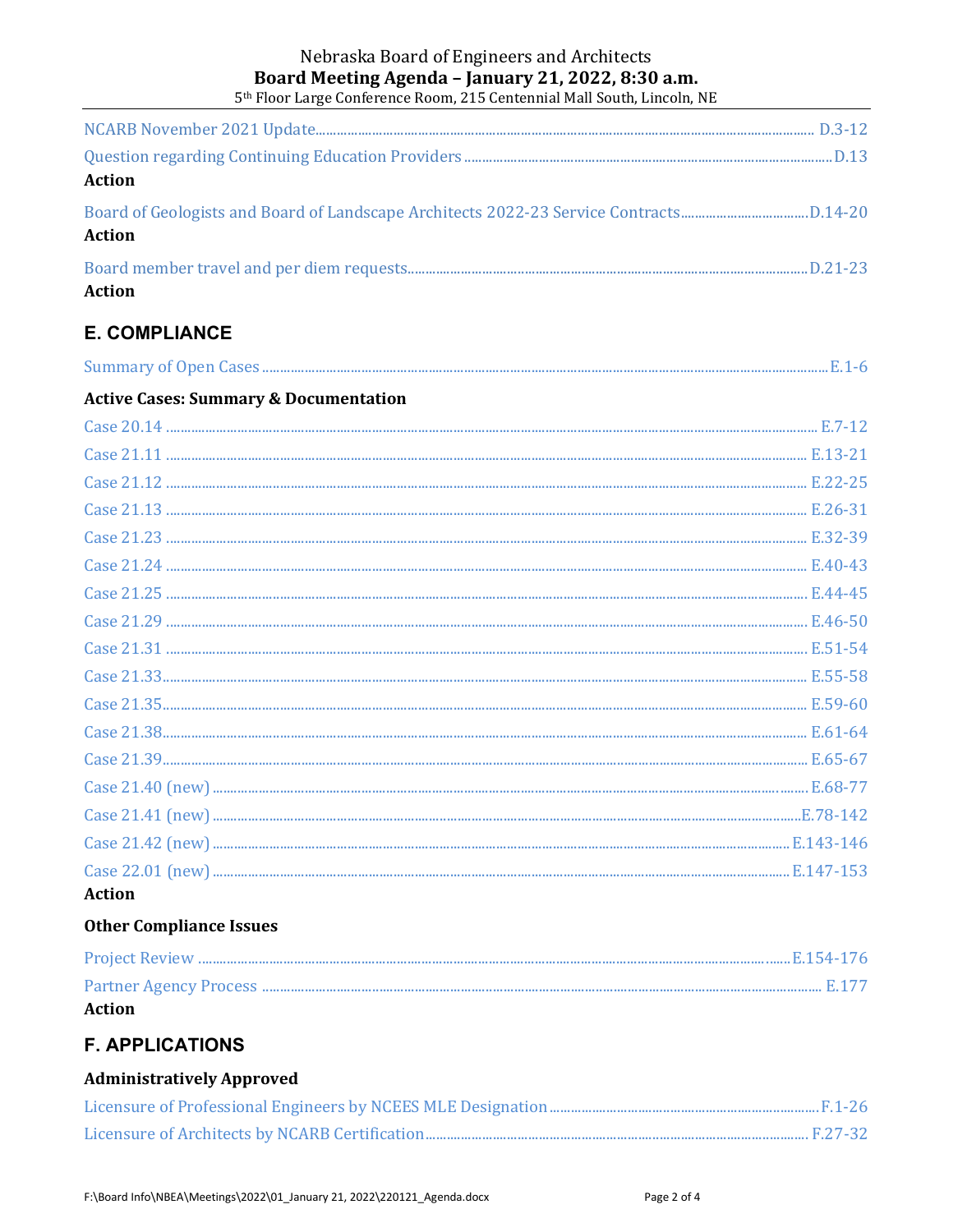#### Nebraska Board of Engineers and Architects Board Meeting Agenda - January 21, 2022, 8:30 a.m. 5<sup>th</sup> Floor Large Conference Room, 215 Centennial Mall South, Lincoln, NE

| Licensure/Examination |  |
|-----------------------|--|
|                       |  |
|                       |  |
|                       |  |
|                       |  |
|                       |  |
|                       |  |
| <b>Special Cases</b>  |  |
|                       |  |
| <b>Other Issues</b>   |  |
|                       |  |
|                       |  |
| <b>Action</b>         |  |

## **G. FINANCIAL MATTERS**

#### **Financial Reports**

| <b>Action</b> |  |
|---------------|--|

## **H. GENERAL INFORMATION**

| <b>Trends</b>                          |  |
|----------------------------------------|--|
|                                        |  |
|                                        |  |
|                                        |  |
| <b>Examination Information/Results</b> |  |
|                                        |  |

F:\Board Info\NBEA\Meetings\2022\01\_January 21, 2022\220121\_Agenda.docx